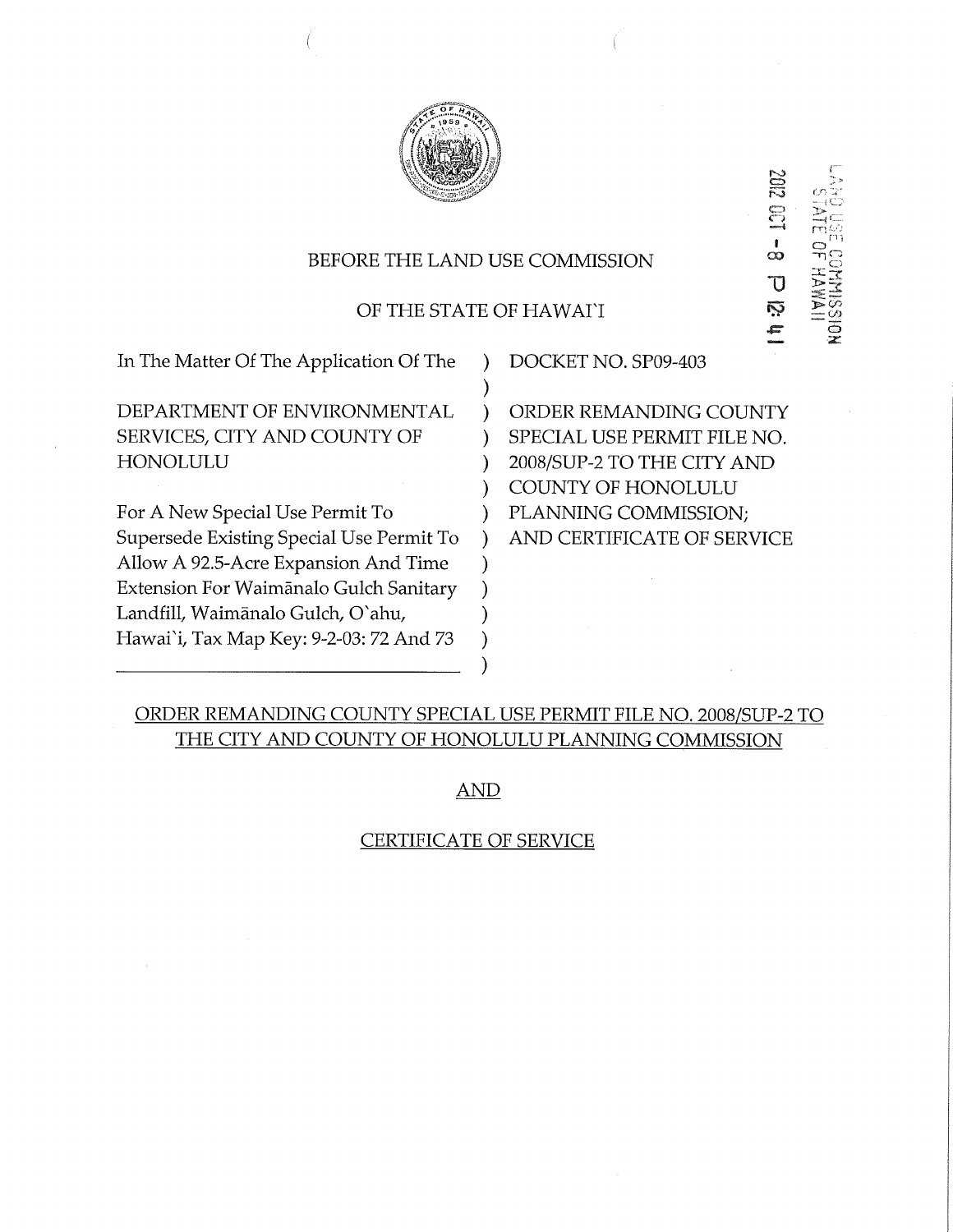

20 I o  $\overline{\text{U}}$ న  $\overline{\circ}$ 

# BEFORE THE LAND USE COMMISSION

# OF THE STATE OF HAWAI'I

) ) ) ) ) ) ) ) ) ) ) ) )

In The Matter Of The Application Of The

DEPARTMENT OF ENVIRONMENTAL SERVICES, CITY AND COUNTY OF HONOLULU

For A New Special Use Permit To Supersede Existing Special Use Permit To Allow A 92.5-Acre Expansion And Time Extension For Waimānalo Gulch Sanitary Landfill, Waimanalo Gulch, O'ahu, Hawai'i, Tax Map Key: 9-2-03:72 And 73

DOCKET NO. SP09-403

ORDER REMANDING COUNTY SPECIAL USE PERMIT FILE NO. 2008/SUP-2 TO THE CITY AND COUNTY OF HONOLULU PLANNING COMMISSION

# ORDER REMANDING COUNTY SPECIAL USE PERMIT FILE NO. 2008/SUP-2 TO THE CITY AND COUNTY OF HONOLULU PLANNING COMMISSION

On September 14, 2012, the State Land Use Commission ("LUC")

met in Ko "Olina, O'ahu, Hawai'i, to continue discussion and deliberation on the

procedural issues arising from Civil No. 09-1-2719-11.1 Dana Viola, Esq., and

<sup>&</sup>lt;sup>1</sup> On July 5, 2012, the LUC commenced its proceedings on this matter. During its presentation, the Department of Environmental Services, City and County of Honolulu ("Applicant"), orally moved for an additional two weeks for the parties to file written briefs with the LUC to more fully address the procedural issues. The LUC granted the Applicant's oral motion and ordered the parties to file the written briefs with the LUC by the close of business on July 19, 2012. The State Office of Planning ("OP") and Schnitzer Steel Hawai'i Corp. ("Schnitzer"), an intervenor in the Applicant's pending application before the City and County of Honolulu Planning Commission ("Planning Commission") to modify the LUC's Order Adopting The City And Docket No. SP09-403 Department Of Environmental Services, City And County Of Honolulu  $\mathbf{1}$ Order Remanding County Special Use Permit File No. 2008/SUP-2 To The City And County Of Honolulu Planning Commission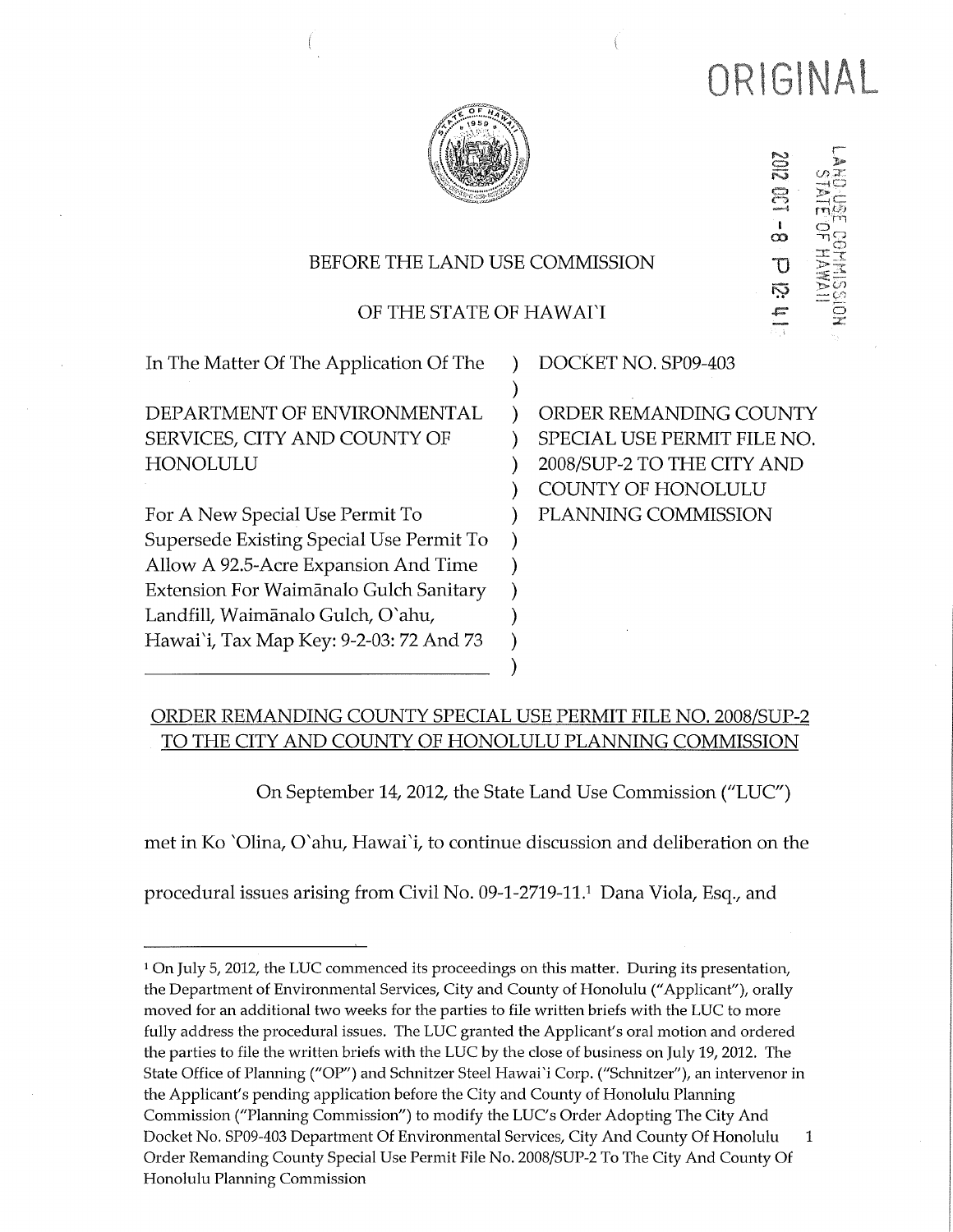Brian Black, Esq., appeared on behalf of the Applicant. Calvert G. Chipchase, Esq., appeared on behalf of Intervenors the Ko "Olina Community Association ("KOCA") and Maile Shimabukuro ("Shimabukuro'). Richard Wurdeman, Esq., appeared on behalf of Intervenor Colleen Hanabusa ("Hanabusa"). Don Kitaoka, Esq., was also present on behalf of the City and County of Honolulu Department of Planning and Permitting as were Bryan C. Yee, Esq., and Rodney Funakoshi on behalf of OP.

At the meeting, the LUC heard public testimony from Cynthia

Rezentes, Beverly Munson, Kirk Fritz, Kamaki Kanahele, Maile Shimabukuro,

and Joseph Imaoka, and entered the written testimonies of Greg Nichols, Ken

Williams, Sweetie Nelson, and Joy Leilei Shih into the record.2

Following the receipt of public testimony, the parties provided oral argument on the procedural issues and options available to the LUC in this matter.

County Of Honolulu Planning Commission's Findings Of Fact, Conclusions Of Law, And Decision And Order With Modifications ("LUC Order") filed October 22, 2009, were also free to file written briefs with the LUC by the aforementioned date.

2 Prior to the receipt of public testimony, Commissioner Nicholas Teves disclosed that his firm, Commercial Electric Inc., had completed two projects for KOCA in 2011, but that he did not have any personal contact in the projects and could make an impartial decision on the matter. Commissioner Ronald Heller disclosed that he represents the Association of Apartment Owners of Beach Villas, a member of KOCA, in litigation against KOCA. There were no objections by the Applicant or Intervenors KOCA and Shimabukuro to the participation of Commissioners Teves and Heller in the proceeding. Intervenor Hanabusa took no position on the matter. Docket No. SP09-403 Department Of Environmental Services, City And County Of Honolulu 2 Order Remanding County Special Use Permit File No. 2008/SUP-2 To The City And County Of Honolulu Planning Commission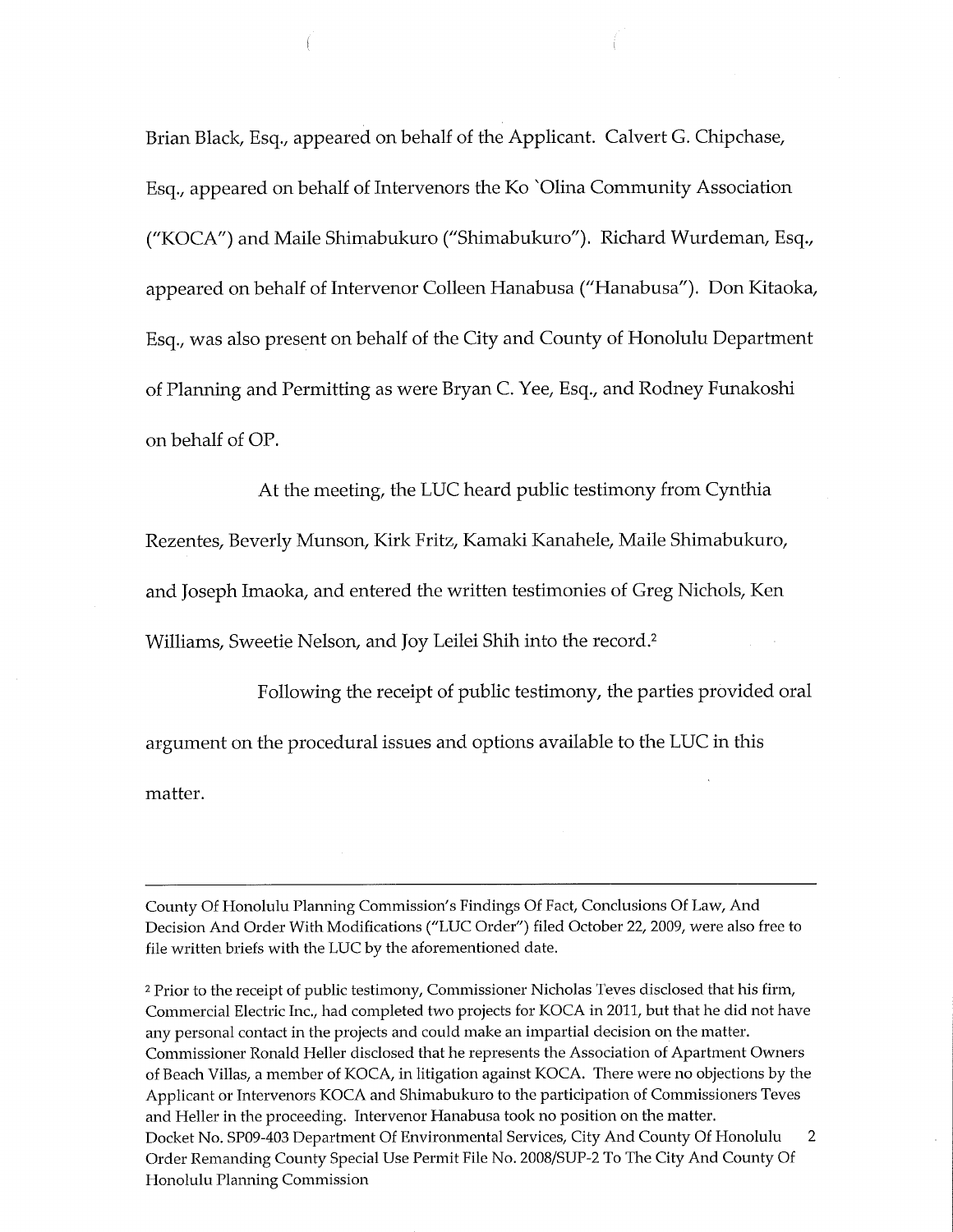Following discussion, a motion was made and seconded to remand County Special Use Permit File No. 2008/SUP-2 to the Planning Commission for the expressed purpose of consolidating it with the proceeding on the Applicant's pending application to modify the LUC's Order filed October 22, 2009, in order that the Planning Commission may issue and transmit a single, consolidated Findings of Fact, Conclusions of Law, and Decision and Order on the matter to the LUC for further action pursuant to section 205-6, Hawai'i Revised Statutes ("HRS"), and sections 15-15-95 and 15-15-96, Hawai'i Administrative Rules ("HAR'). There being a vote of 7 ayes, 0 nays, and 2 excused, the motion carried.

#### ORDER

The LUC, having duly considered the written and oral arguments presented by the Applicant, Intervenors KOCA, Shimabukuro, and Hanabusa, OP, and Schnitzer, and a motion having been made and seconded at a meeting on September 14, 2012, in Ko 'Olina, O'ahu, Hawai'i, and the motion having received the affirmative votes required by section 15-15-13, HAR, and there being good cause for the motion,

HEREBY ORDERS that County Special Use Permit File No. 2008/SUP-2 be REMANDED to the Planning Commission for the expressed purpose of consolidating it with the proceeding on the Applicant's pending application to modify the LUC's Order filed October 22, 2009, in order that the Docket No. SP09-403 Department Of Environmental Services, City And County Of Honolulu 3 Order Remanding County Special Use Permit File No. 2008/SUP-2 To The City And County Of Honolulu Planning Commission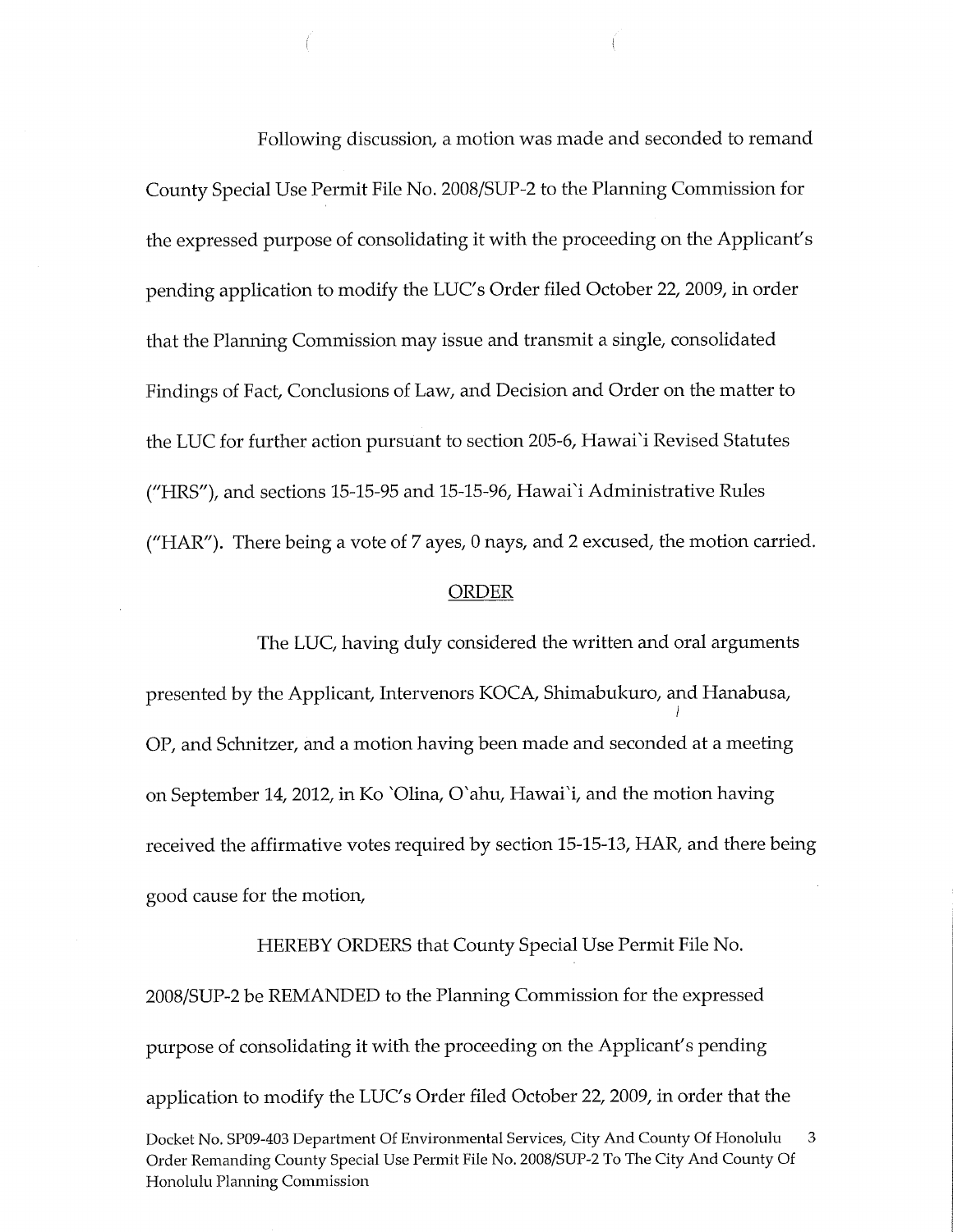Planning Commission may issue and transmit a single, consolidated Findings of Fact, Conclusions of Law, and Decision and Order on the matter to the LUC for further action pursuant to section 205-6, HRS, and sections 15-15-95 and 15-15-96, HAR.



Docket No. SP09-403 Department Of Environmental Services, City And County Of Honolulu 4 Order Remanding County Special Use Permit File No. 2008/SUP-2 To The City And County Of Honolulu Planning Commission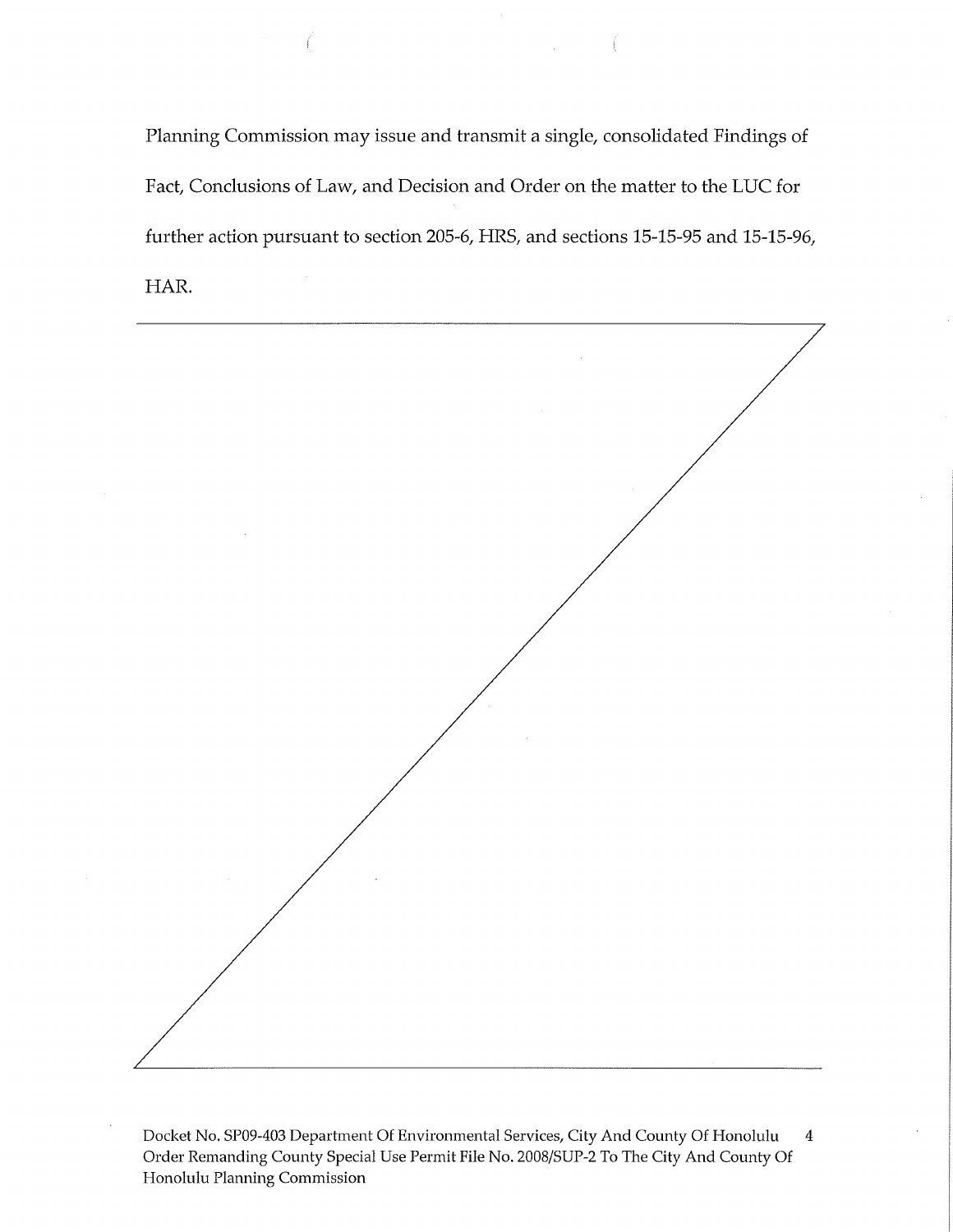# ADOPTION OF ORDER

The undersigned Commissioners, being familiar with the record and proceedings, hereby adopt and approve the foregoing ORDER this  $8th$ day of October, 2012. This ORDER may be executed in counterparts. This ORDER shall take effect upon the date this ORDER is certified by this Commission.

Done at Honolulu Hawai'i, this 8th day of Colober, 2012, per

motion on September 14, 2012.

LAND USE COMMISSION

APPROVED AS TO FORM STATE OF HAWAI'I

**Deputy Attorney General** 

KYLE CHOCK Chairperson and Commissioner

By

RONALD HELLER Vice- Chairperson and Commissioner

 $By_$ 

 $By$ 

CHAD McDONALD Vice- Chairperson and Commissioner

Docket No. SP09-403 Department Of Environmental Services, City And County Of Honolulu 5 Order Remanding County Special Use Permit File No. 2008/SUP-2 To The City And County Of Honolulu Planning Commission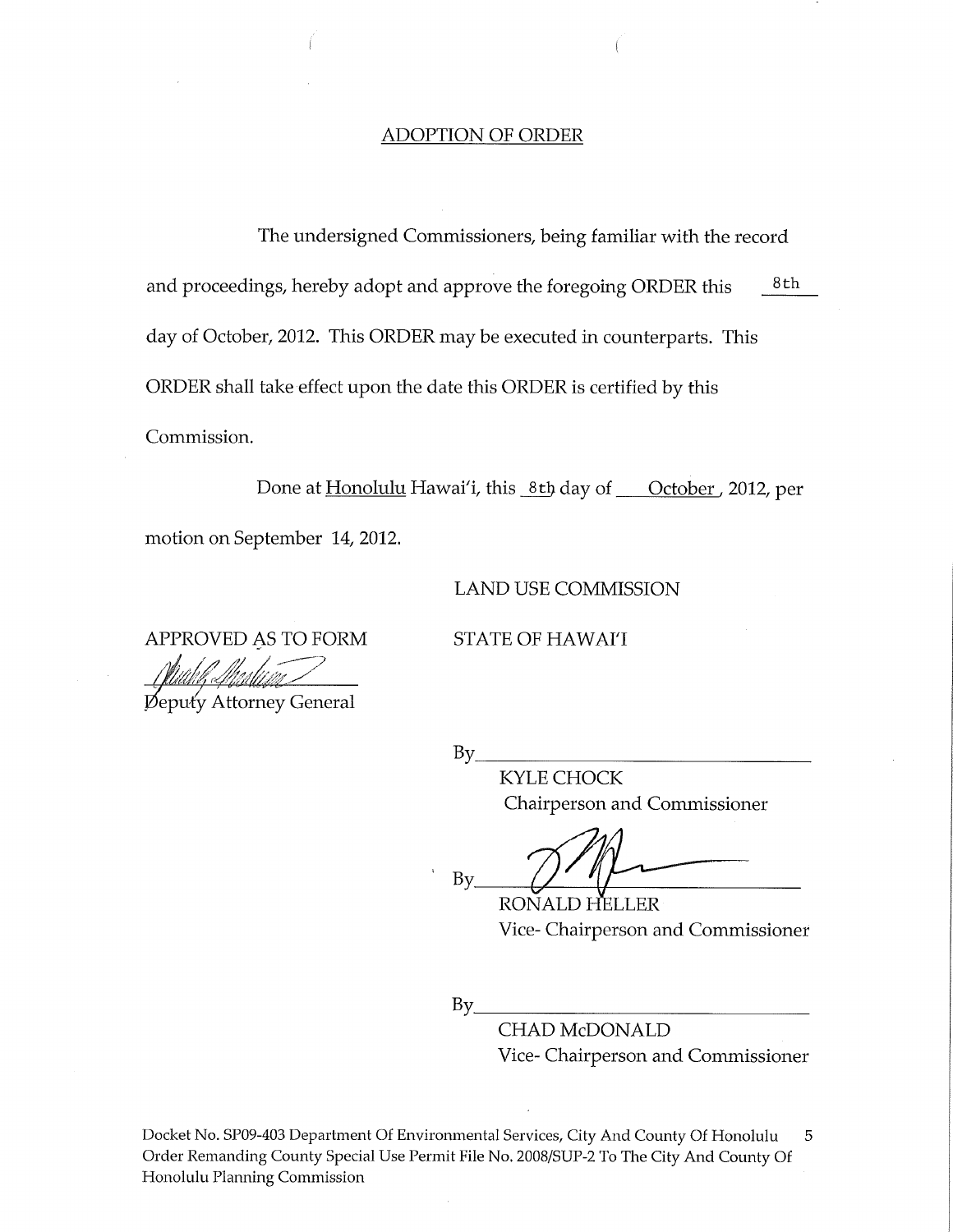### ADOPTION OF ORDER

The undersigned Commissioners, being familiar with the record and proceedings, hereby adopt and approve the foregoing ORDER this  $8th$ day of October, 2012. This ORDER may be executed in counterparts. This ORDER shall take effect upon the date this ORDER is certified by this Commission.

Done at Honolulu Hawai'i, this 8th day of Cotober, 2012, per motion on September 14, 2012.

## LAND USE COMMISSION

APPROVED AS TO FORM STATE OF HAWAI'I

Deputy Attorney General

Chairperson and Commissioner

 $By$ <sub>——</sub>

RONALD HELLER Vice- Chairperson and Commissioner

 $By$ 

CHAD McDONALD Vice- Chairperson and Commissioner

Docket No. SP09-403 Department Of Environmental Services, City And County Of Honolulu 5 Order Remanding County Special Use Permit File No. 2008/SUP-2 To The City And County Of Honolulu Planning Commission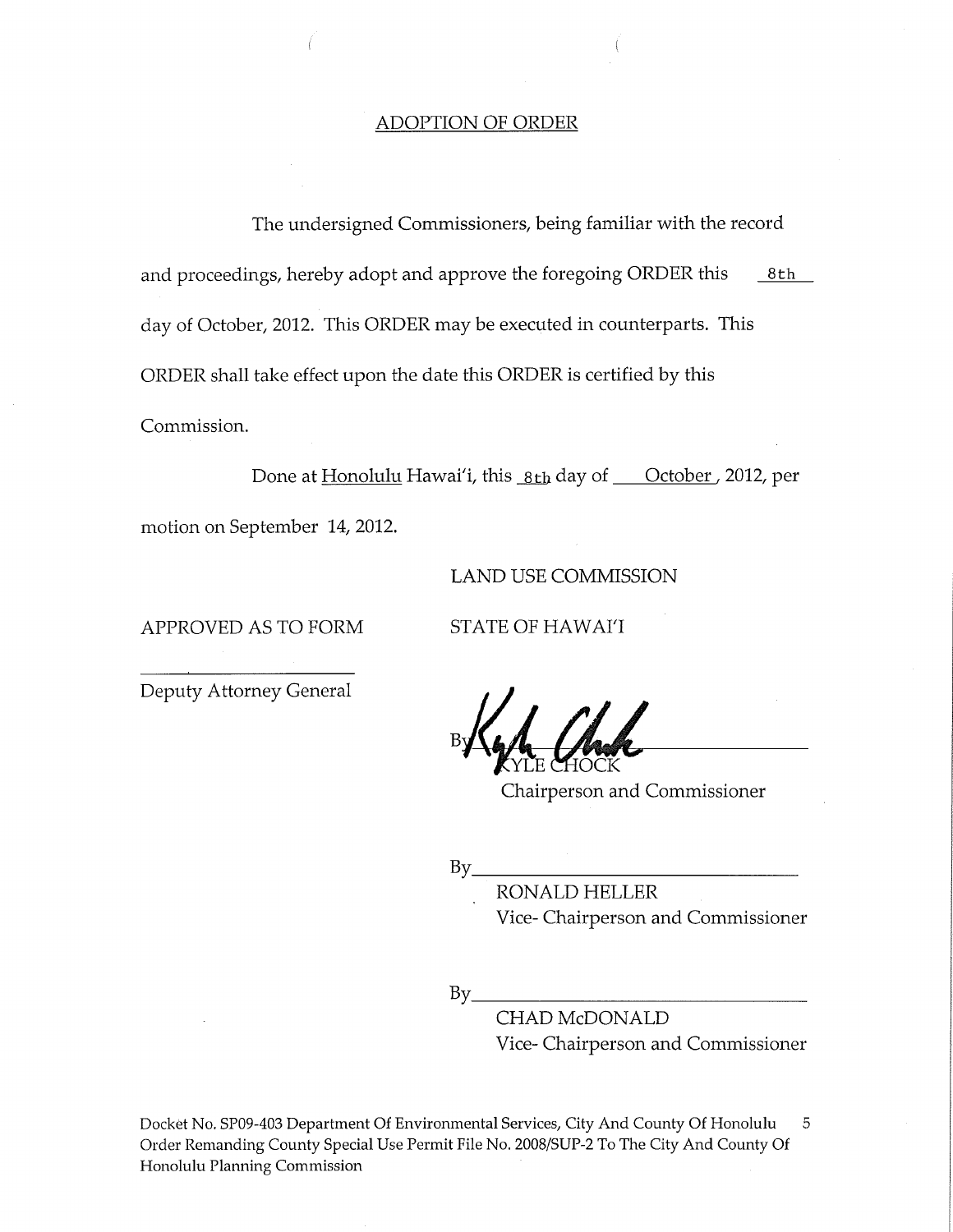## ADOPTION OF ORDER

The undersigned Commissioners, being familiar with the record

and proceedings, hereby adopt and approve the foregoing ORDER this  $8th$ 

day of October, 2012. This ORDER may be executed in counterparts. This

ORDER shall take effect upon the date this ORDER is certified by this

Commission.

Done at Honolulu Hawai'i, this <u>8th</u>day of **October**, 2012, per

motion on September 14, 2012.

LAND USE COMMISSION

APPROVED AS TO FORM STATE OF HAWAI'I

Deputy Attorney General

 $By$ 

KYLE CHOCK Chairperson and Commissioner

 $By$ <sub>—</sub>

RONALD HELLER Vice- Chairperson and Commissioner

By\_  $M.C.D$ 

Vice- Chairperson and Commissioner

Docket No. SP09-403 Department Of Environmental Services, City And County Of Honolulu 5 Order Remanding County Special Use Permit File No. 2008/SUP-2 To The City And County Of Honolulu Planning Commission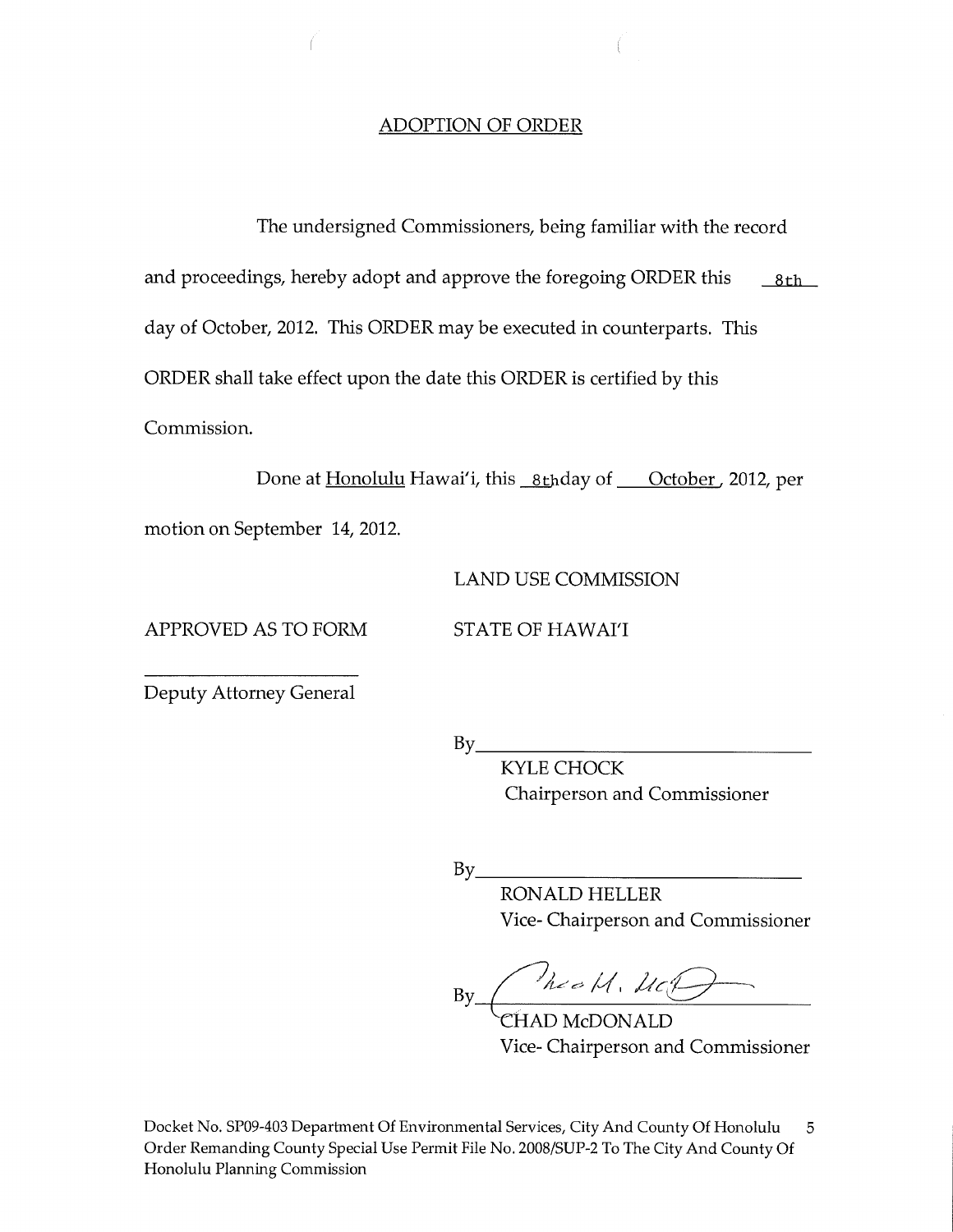By √ BIGA

Commissioner

By

LANCE INOUYE Commissioner

By<sub>\_\_\_\_\_\_\_\_</sub> (excused) JAYE NAPUA MAKUA Commissioner

By .<br>https://www. ERNEST MATSUMURA

**Commissioner** 

Filed and effective on:

10/8/12

Certified by:

**DANIEL ORODENKER** Executive Officer

By<sub>\_\_\_\_\_\_\_\_</sub>(excused) THOMAS CONTRADES Commissioner

 $By$ 

NICHOLAS W. TEVES JR. Commissioner

Docket No. SP09-403 Department Of Environmental Services, City And County Of Honolulu 6 Order Remanding County Special Use Permit File No. 2008/SUP-2 To The City And County Of Honolulu Planning Commission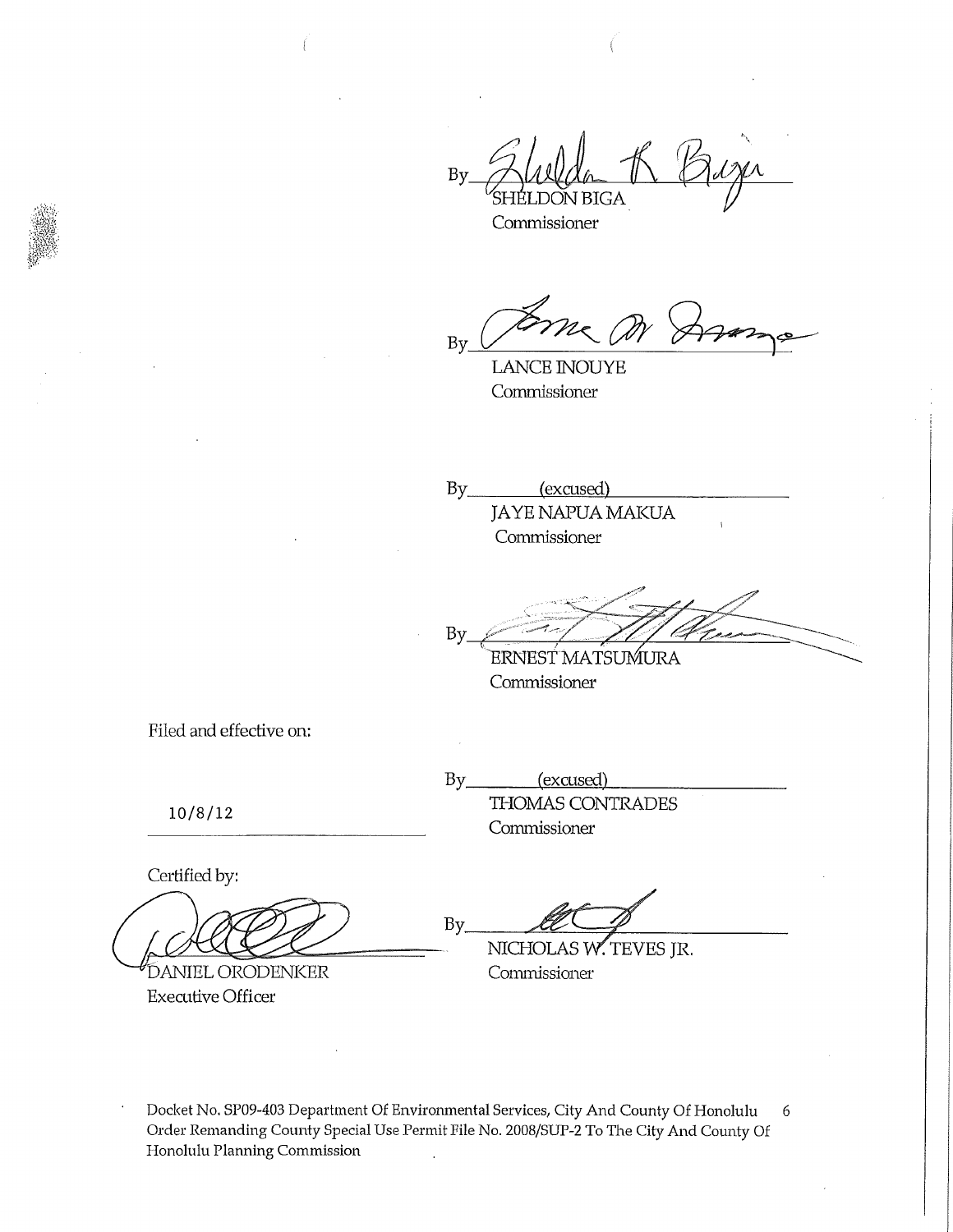

## BEFORE THE LAND USE COMMISSION

## OF THE STATE OF HAWAI'I

In The Matter Of The Application Of The DEPARTMENT OF ENVIRONMENTAL SERVICES, CITY AND COUNTY OF HONOLULU For A New Special Use Permit To Supersede Existing Special Use Permit To Allow A 92.5-Acre Expansion And Time Extension For Waimgnalo Gulch Sanitary Landfill, Waimānalo Gulch, O'ahu, Hawai'i, Tax Map Key: 9-2-03:72 And 73

DOCKET NO. SP09-403  $\overline{O}$  ORDER REMANDING CONNTY ) SPECIAL USE PERMIT FILE NO. ) 2008/SUP-2 TO THE CITY AND ) COUNTY OF HONOLULU ) PLANNING COMMISSION ; ) CERTIFICATE OF SERVICE

 $\mathbf{U}$   $\mathbf{C}$  $\frac{1}{2}$ ကြွ  $\pm\frac{\Theta}{\tau}$ 

Π

### CERTIFICATE OF SERVICE

I hereby certify that a copy of the ORDER REMANDING COUNTY SPECIAL

) )

USE PERMIT FILE NO. 2008/SUP-2 TO THE CITY AND COUNTY OF

HONOLULU PLANNING COMMISSION was served upon the following by either

hand delivery or depositing the same in the U.S. Postal Service by regular or certified

mail as noted:

DEL. Jesse Souki, Director Office of Planning P. O. Box 2359 Honolulu, Hawaii 96804-2359

> Bryan Yee, Esq. Deputy Attorney General Hale Auhau, Third Floor 425 Queen Street Honolulu, Hawaii 96813